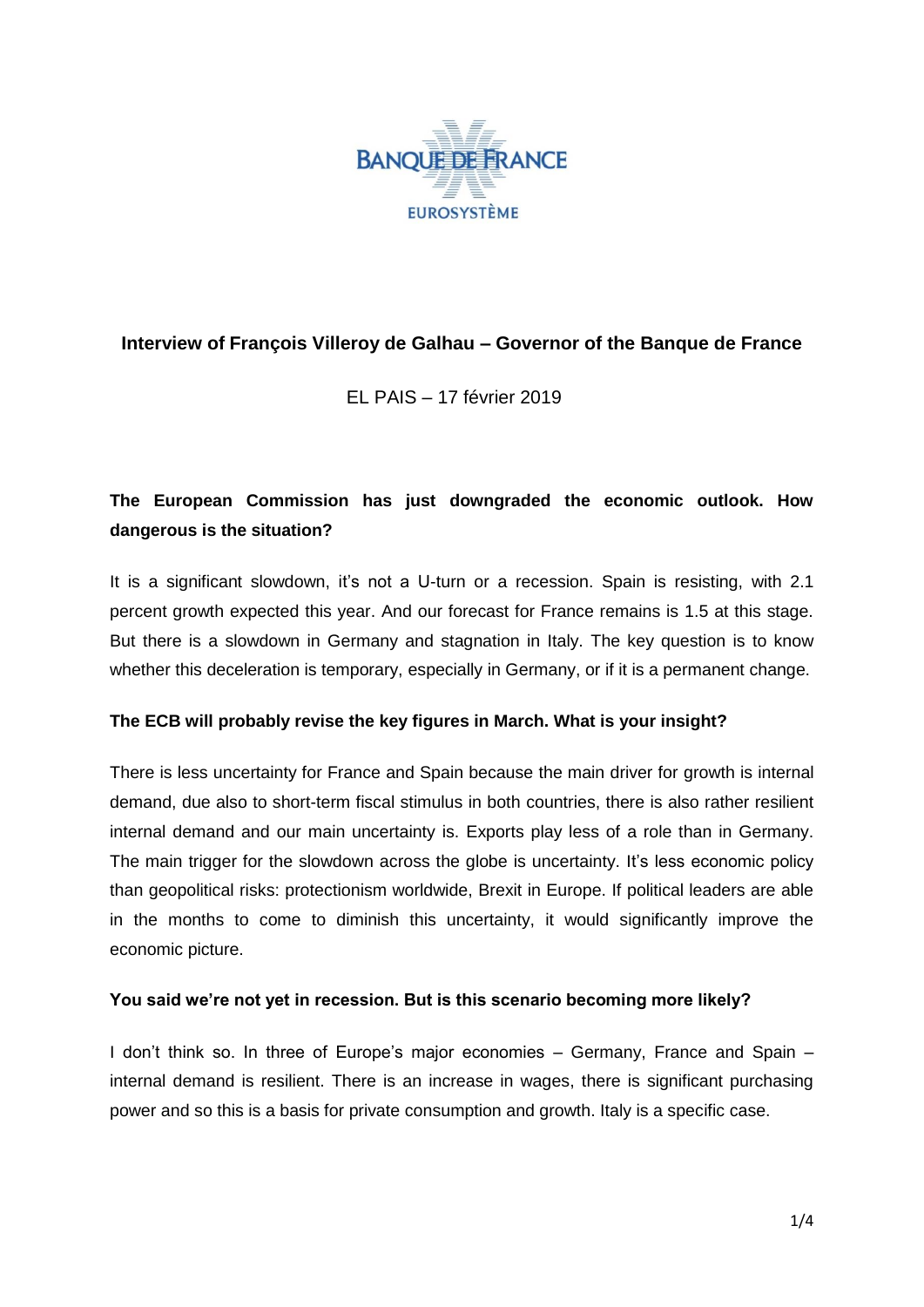# **The forecast cut in France is explained by the social tensions. Is it due to the direct economic impact of the Gilets Jaunes movement or because it shows that President Macron is no longer able to put forward his reform agenda?**

There was a negative effect in Q4; the fiscal stimulus announced by President Macron should nevertheless have a positive effect on growth this year. The key question for the future is the ability to maintain the structural reforms which have been accelerated in France in the last three years. The President and the Government have been clear: they don't want to go backwards. Spain provides a positive lesson: reforms following the crisis have been very impressive and efficient which explains why Spanish growth is today the strongest amongst major European economies

#### **In Spain, the risks come from the political tensions.**

It's not my place role to make political comments, especially in the present Spanish situation. The main political risk is presently at the geopolitical global level: trade tensions.

#### **Is Italy the biggest threat to the euro zone?**

Everyone have has an interest in seeing faster Italian growth. But the best recipe is not the budget and increased deficits: it would be structural reforms on education, lifelong training, labour skills, which have worked in other European countries.

### **How destabilizing for the financial stability would be a no deal Brexit?**

A no-deal Brexit would be bad news for everyone, even if it would be much worse for the British economy. Our role as supervisors is to safeguard financial stability in any scenario. There are issues, but if we manage them, as we clearly intend to, there will be no financial stability consequences.

#### **Is France and the Eurozone prepared for this scenario?**

We don't desire it, but we are prepared. We had a common working group between the ECB and the BOE and we converged broadly on the analysis and the measures to be taken.

### **Mario Draghi is about to leave office. What will be his legacy?**

The euro has been lucky enough to have with Mario Draghi, and before him with Jean-Claude Trichet and with Wim DuisenburgDuisenberg, a dedicated European and a great president. The After 20 years, the euro is a collective success we can all be proud of.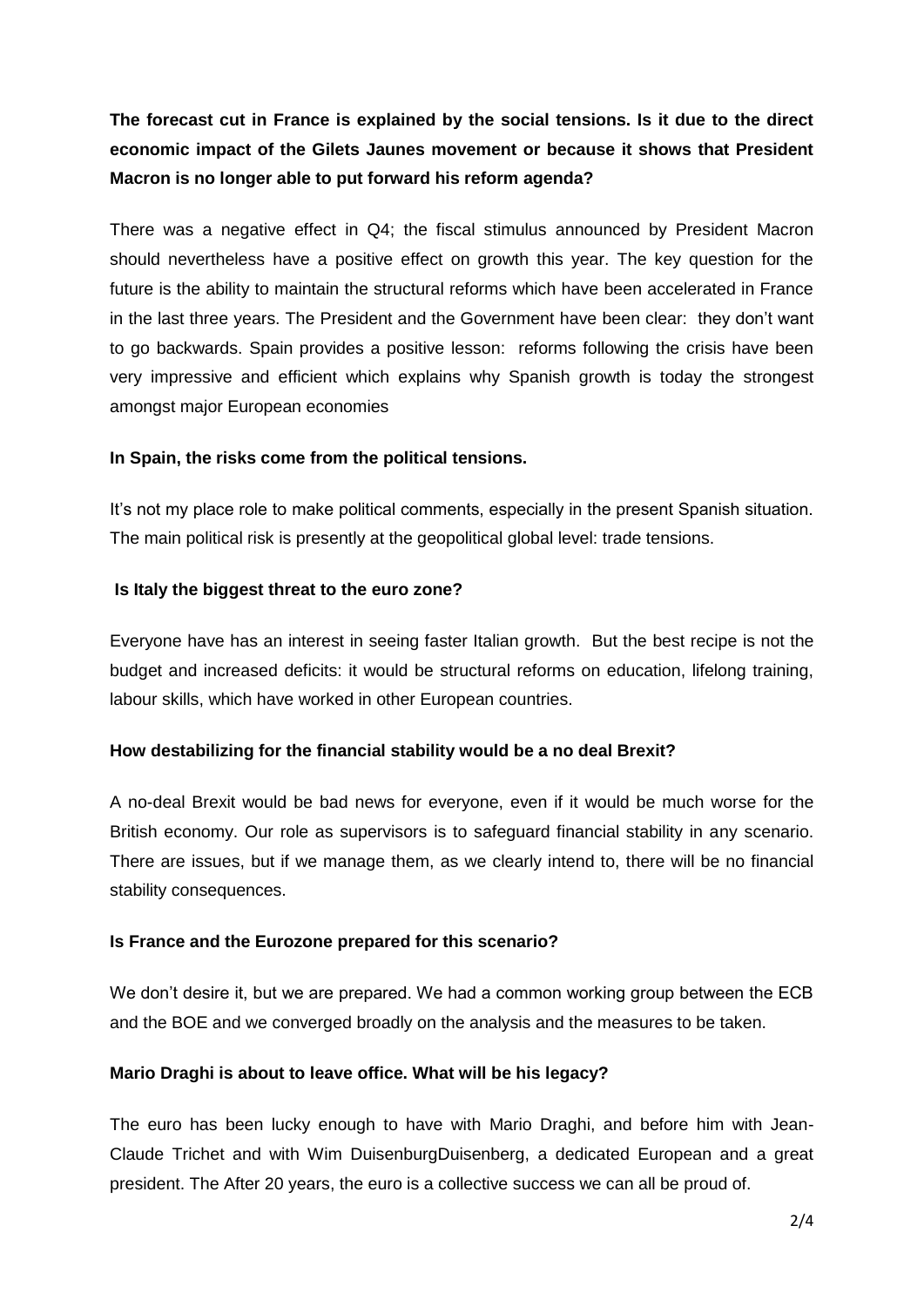#### **What qualities will his successor need?**

Fortunately, this will be a democratic decision by political leaders. We can only look at the past to see how wise our leaders have been, choosing Presidents dedicated to price stability, independence and European spirit.

## **Draghi had to face the criticism from Germany and other northern countries. Was it a threat to the independence of the ECB ?**

On the contrary, it's a justification for independence. There have been beliefs critics on both sides. At present, our duty in these uncertain times we live in is to combine clarity -- with our chained guidance and sequencing of our normalization – and flexibility –about the timing. At this juncture I see a quite strong homogeneity within the governing Governing council Council about this combination.

#### **Does the recent data make it less likely that there is a hike after the summer?**

We will look at that data. The key question will be if the slowdown is temporary –with a bounce-back during this year- or more durable.

## **After the last Governing Council meeting, the ECB said it still has other tools available. Was Draghi thinking about the long term bank loans ?**

We can be extremely efficient with what I call "the trio" of instruments: the stock of assets, about 2600 billion euros; the interest rates; and tools for liquidity provision. We will be pragmatic in using this trio. The liquidity tools need to be placed based on monetary specification justification and cannot be designed for specific needs of some banks or some jurisdictions.

#### **Where are the biggest weakness of the European financial entities?**

European and Spanish banks are now much more robust and resilient compared with six seven years ago. They have increased significantly the capital and liquidity ratios. But there is still a profitability challenge. Bank profitability is not satisfying. It should not to be compared with the level before the crisis, but with other countries outside of the eurozone.